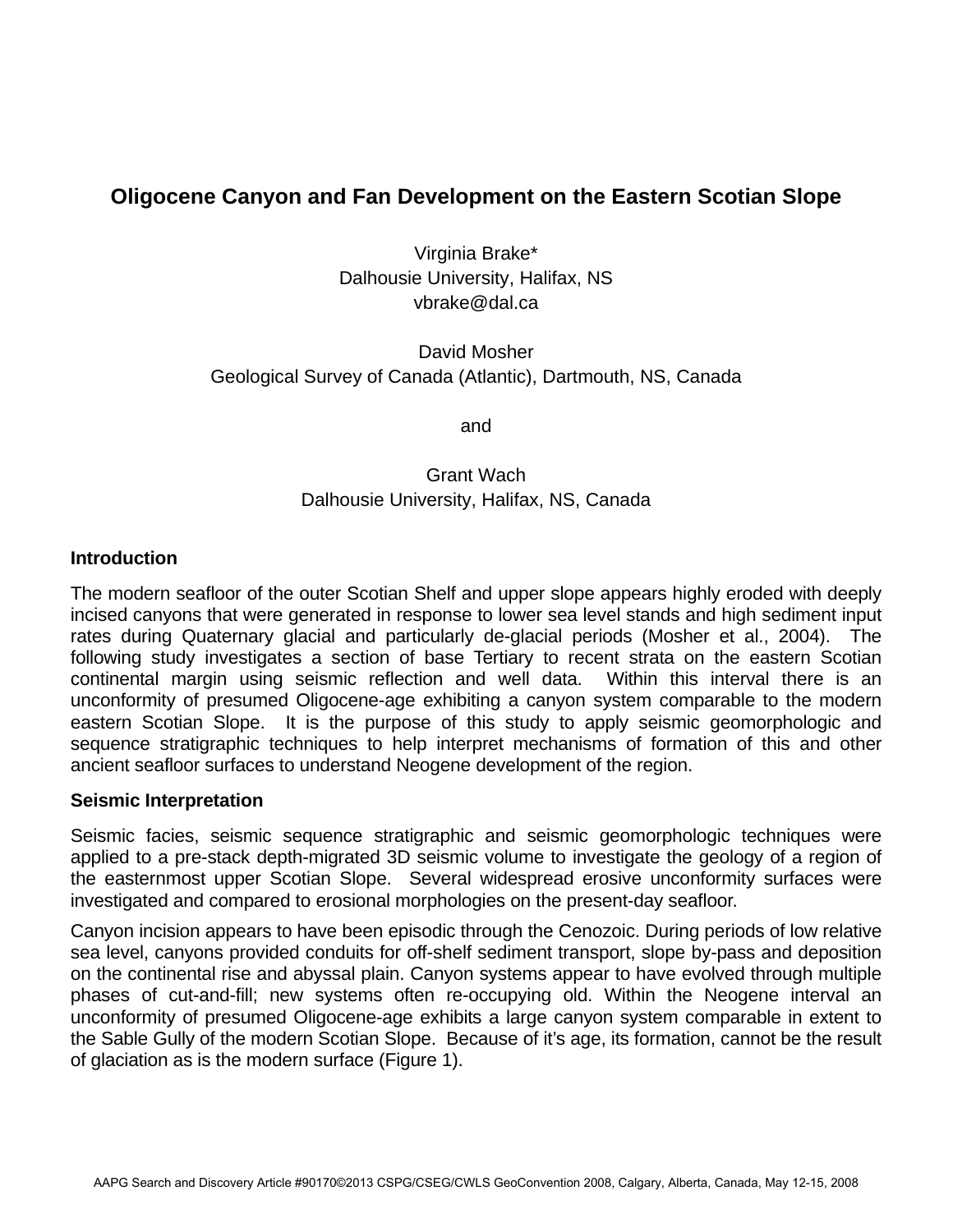



Figure 1: A) The modern day seafloor heavily incised by canyons, valleys and gullies\*. B) The Oligocene erosional surface indicates a major canyon system with implications for slope by-pass\*. C) Arbitrary strike line showing the relationship of the Oligocene canyon to the modern seafloor. \*Colorbars indicate depth below sea level.